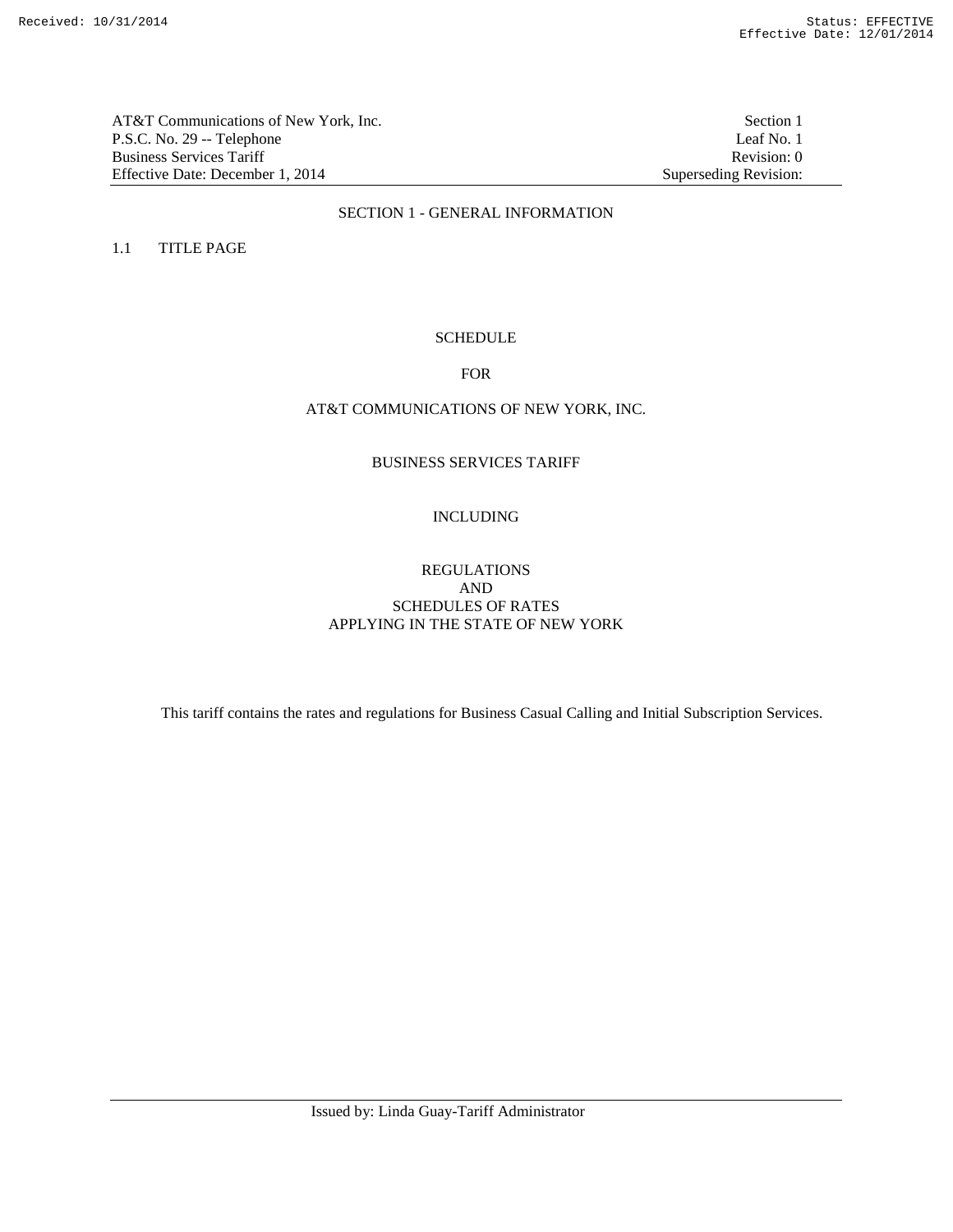| AT&T Communications of New York. Inc. | Section 1             |
|---------------------------------------|-----------------------|
| P.S.C. No. 29 -- Telephone            | Leaf No. 2            |
| Business Services Tariff              | Revision: 0           |
| Effective Date: December 1, 2014      | Superseding Revision: |

#### SECTION 1 - GENERAL INFORMATION

## 1.2 TARIFF INFORMATION

#### A. TARIFF FORMAT

1. Explanation of Symbols - Coding Of Tariff Revisions

 Revisions to this tariff are coded through the use of symbols. These symbols appear in the right hand margin of the page. The symbols and their meanings are:

- C to signify changed regulation or rate.
- T to signify a change in text but no change in rate or regulation.
- N to signify new material.
- D to signify deleted material.
- 2. Trademarks and Service Marks

 Trademarks and Service Marks to the extent, if any, used throughout this tariff, are Trademarks and Service marks of the AT&T Corp. and are as specified in the Master Table of Contents and/or the appropriate Service Section of this tariff.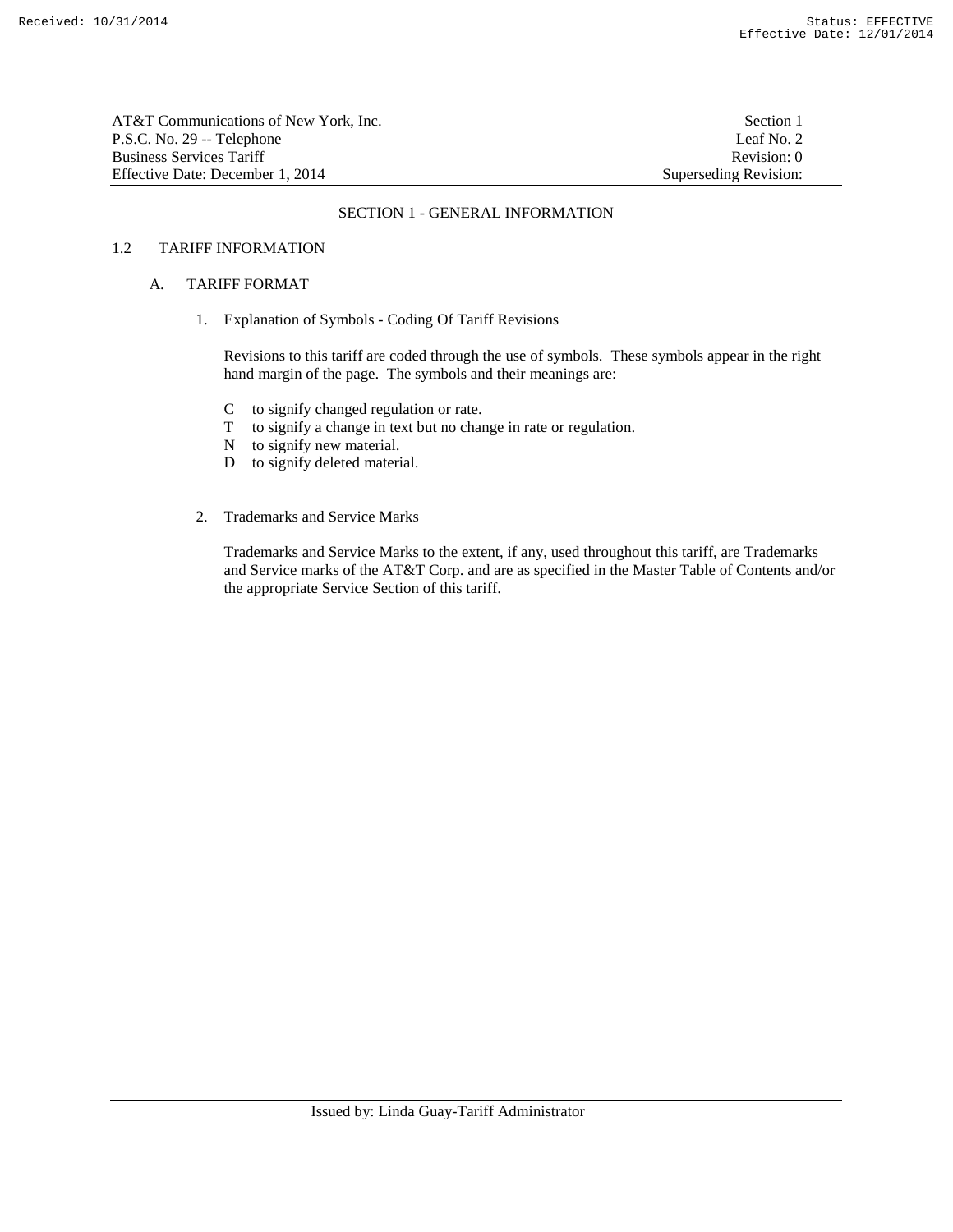| AT&T Communications of New York. Inc. | Section 1             |
|---------------------------------------|-----------------------|
| P.S.C. No. 29 -- Telephone            | Leaf No. 3            |
| <b>Business Services Tariff</b>       | Revision: 0           |
| Effective Date: December 1, 2014      | Superseding Revision: |

# SECTION 1 - GENERAL INFORMATION

# 1.3 TABLE OF CONTENTS

| Section | Description                         | Leaf     |
|---------|-------------------------------------|----------|
|         | General Information                 | l - 4    |
|         | <b>General Regulations</b>          | $1 - 25$ |
|         | <b>Casual Calling Service</b>       | $1 - 2$  |
|         | <b>Initial Subscription Service</b> |          |
|         | Price List                          | $1 - 3$  |
|         | GRT                                 |          |